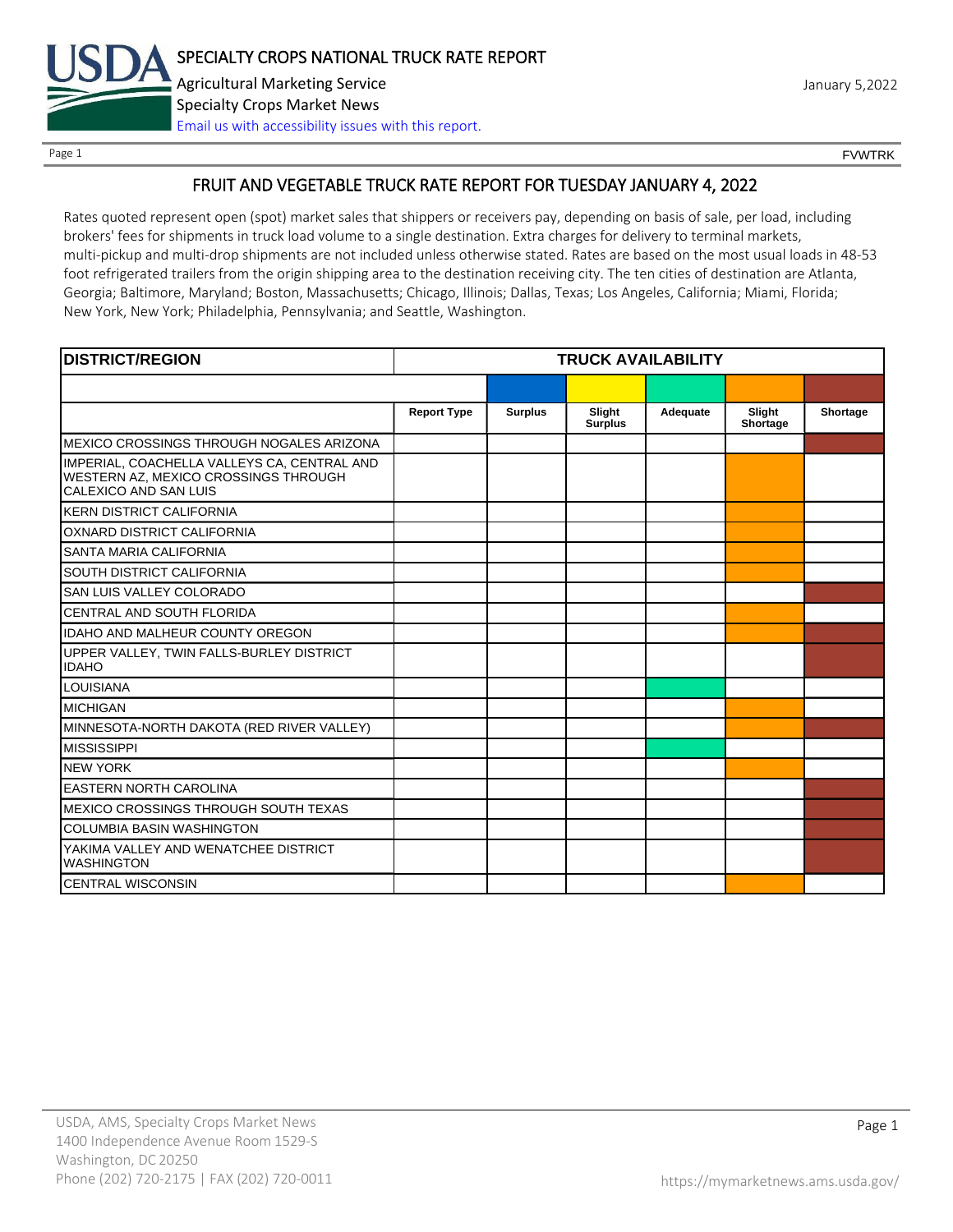

Page 2 FOUNTRK CONTROL CONTROL CONTROL CONTROL CONTROL CONTROL CONTROL CONTROL CONTROL CONTROL CONTROL CONTROL CONTROL CONTROL CONTROL CONTROL CONTROL CONTROL CONTROL CONTROL CONTROL CONTROL CONTROL CONTROL CONTROL CONTROL

# PRICES FOR TUESDAY JANUARY 4, 2022

In areas where rates are based on package rates, per-load rates were derived by multiplying the package rate by the number of packages in the most usual load in a 48-53 foot trailer.

# PERCENTAGE OF CHANGE FROM TUESDAY DECEMBER 28, 2021 SHOWN IN ()

#### MEXICO CROSSINGS THROUGH NOGALES ARIZONA

#### --BEANS, ROUND GREEN TYPE, CORN, SWEET, CUCUMBERS, EGGPLANT, GRAPEFRUIT, HONEYDEWS, ORANGES, SQUASH, TOMATILLOS, TOMATOES, TOMATOES, CHERRY, TOMATOES, GRAPE TYPE, TOMATOES, PLUM TYPE AND WATERMELONS

|              |          | RANGE       | <b>MOSTLY</b> |         |
|--------------|----------|-------------|---------------|---------|
| Atlanta      | Shortage | 7300-9000   | 7600-8000     | (+5)    |
| Baltimore    | Shortage | 9500-11000  | 9600-9900     | $(+3)$  |
| Boston       | Shortage | 11000-13000 | 11300-12000   | (+5)    |
| Chicago      | Shortage | 6500-8000   | 6800-7100     | $(+2)$  |
| Dallas       | Shortage | 4500-6000   | 4800-5200     | $(+6)$  |
| Los Angeles  | Shortage | 1900-2400   |               | $(+13)$ |
| Miami        | Shortage | 8500-9900   | 8700-9000     | $(+4)$  |
| New York     | Shortage | 9800-12000  | 10300-10700   | $(+7)$  |
| Philadelphia | Shortage | 9500-11000  | 9700-10300    | $(+4)$  |

IMPERIAL, COACHELLA VALLEYS CA, CENTRAL AND WESTERN AZ, MEXICO CROSSINGS THROUGH CALEXICO AND SAN LUIS

#### --ANISE, BOK CHOY, BROCCOLI, CABBAGE/ FRESH CUT, CAULIFLOWER, CHINESE CABBAGE, CILANTRO, ENDIVE, ESCAROLE, GREENS, KALE, LEEKS, LETTUCE, GREEN LEAF, LETTUCE, ICEBERG, LETTUCE, RED LEAF, LETTUCE, ROMAINE, PARSLEY AND SPINACH

|             |                 | RANGE       | MOSTLY      |        |
|-------------|-----------------|-------------|-------------|--------|
| Atlanta     | Slight Shortage | 8500-10000  | 9100-9600   | (0)    |
| Baltimore   | Slight Shortage | 10000-11400 | 10500-11100 | (0)    |
| Chicago     | Slight Shortage | 8000-9800   | 8300-9000   | (+1)   |
| Dallas      | Slight Shortage | 6800-8600   | 7200-7900   | $(+3)$ |
| Los Angeles | Slight Shortage | 1400-1800   | 1400-1700   | (0)    |
| New York    | Slight Shortage | 10400-11500 | 10600-11200 | (0)    |

KERN DISTRICT CALIFORNIA

## --CARROTS AND GRAPES

|                  |                 | RANGE       | <b>MOSTLY</b> |      |
|------------------|-----------------|-------------|---------------|------|
| Atlanta          | Slight Shortage | 8500-10000  | 9000-9700     | (0)  |
| <b>Baltimore</b> | Slight Shortage | 9200-11500  | 10600-11300   | (-2) |
| Boston           | Slight Shortage | 10500-12200 | 11100-11800   | (0)  |
| Chicago          | Slight Shortage | 7900-9300   | 8100-8700     | (+2) |
| Dallas           | Slight Shortage | 6800-8500   | 7300-8200     | (0)  |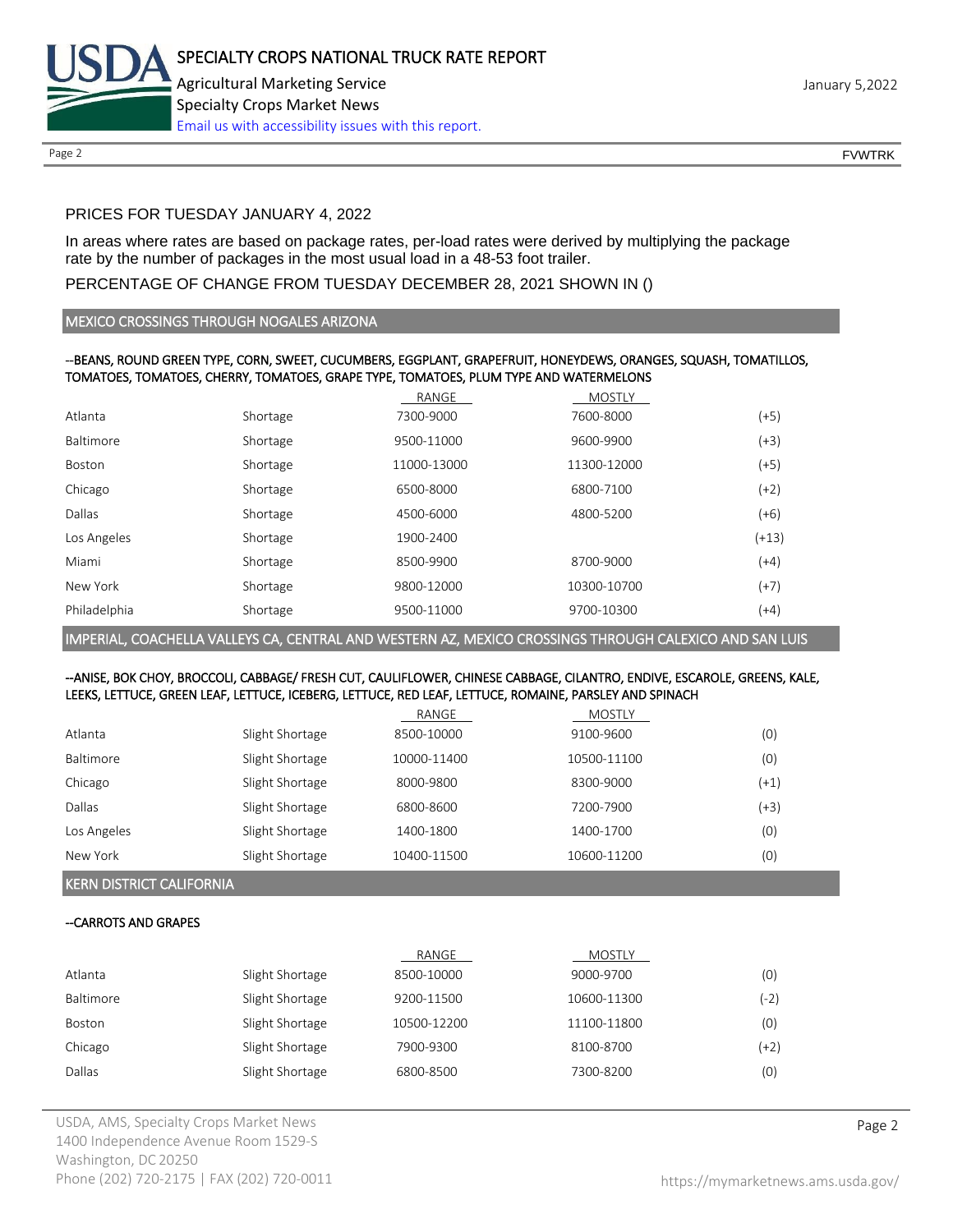

Page 3 FOUNTRK And the set of the set of the set of the set of the set of the set of the set of the set of the set of the set of the set of the set of the set of the set of the set of the set of the set of the set of the s

# OXNARD DISTRICT CALIFORNIA

#### --ARTICHOKES, CABBAGE/ FRESH CUT, CELERY, CILANTRO, GREENS, KALE, LETTUCE, ROMAINE AND PARSLEY

|                  |                 | RANGE      | MOSTLY      |        |
|------------------|-----------------|------------|-------------|--------|
| Atlanta          | Slight Shortage | 8500-10000 | 8500-9500   | (0)    |
| <b>Baltimore</b> | Slight Shortage | 8800-11400 | 10000-11000 | (+2)   |
| Chicago          | Slight Shortage | 7400-8600  | 8000-8600   | (+3)   |
| Dallas           | Slight Shortage | 6000-7500  | 6600-7500   | (+5)   |
| Los Angeles      | Slight Shortage | 1300-1600  |             | (0)    |
| Philadelphia     | Slight Shortage | 9800-11800 | 10100-11000 | $(+1)$ |

# SANTA MARIA CALIFORNIA

#### --BROCCOLI, CAULIFLOWER, CELERY, LETTUCE, ICEBERG AND LETTUCE, ROMAINE

|               |                 | RANGE       | <b>MOSTLY</b> |        |
|---------------|-----------------|-------------|---------------|--------|
| Baltimore     | Slight Shortage | 10800-12000 | 10800-11300   | (-2)   |
| <b>Boston</b> | Slight Shortage | 11000-12500 | 11300-11900   | $(-3)$ |
| Chicago       | Slight Shortage | 7800-9400   | 8000-8600     | (+3)   |
| Dallas        | Slight Shortage | 6500-8500   | 7100-7700     | (0)    |
| New York      | Slight Shortage | 10500-12400 | 11300-12000   | -3)    |
| Philadelphia  | Slight Shortage | 10500-11500 | 10500-11200   | (0)    |

# SOUTH DISTRICT CALIFORNIA

#### --AVOCADOS, LEMONS AND ORANGES

|               |                 | RANGE       | <b>MOSTLY</b> |      |
|---------------|-----------------|-------------|---------------|------|
| Atlanta       | Slight Shortage | 8800-10100  | 9000-9600     | (0)  |
| Baltimore     | Slight Shortage | 10300-11500 | 10300-11100   | (0)  |
| <b>Boston</b> | Slight Shortage | 10800-12000 | 11000-11700   | (0)  |
| Chicago       | Slight Shortage | 8300-9400   | 8600-9100     | (-1) |
| Dallas        | Slight Shortage | 7600-8800   | 7900-8400     | (0)  |
| Miami         | Slight Shortage | 10600-11800 | 10800-11500   | (0)  |
| New York      | Slight Shortage | 10400-11800 | 10800-11400   | (0)  |
| Philadelphia  | Slight Shortage | 10300-11500 | 10500-11100   | (0)  |
| Seattle       | Slight Shortage | 5800-7000   | 6000-6600     | (0)  |

#### SAN LUIS VALLEY COLORADO

# --POTATOES

|           |          | RANGE     | <b>MOSTLY</b> |     |
|-----------|----------|-----------|---------------|-----|
| Atlanta   | Shortage | 3600-3825 |               | (0) |
| Baltimore | Shortage | 5625-6075 |               | (0) |

USDA, AMS, Specialty Crops Market News **Page 3** 1400 Independence Avenue Room 1529-S Washington, DC 20250 Phone (202) 720-2175 | FAX (202) 720-0011 <https://mymarketnews.ams.usda.gov/>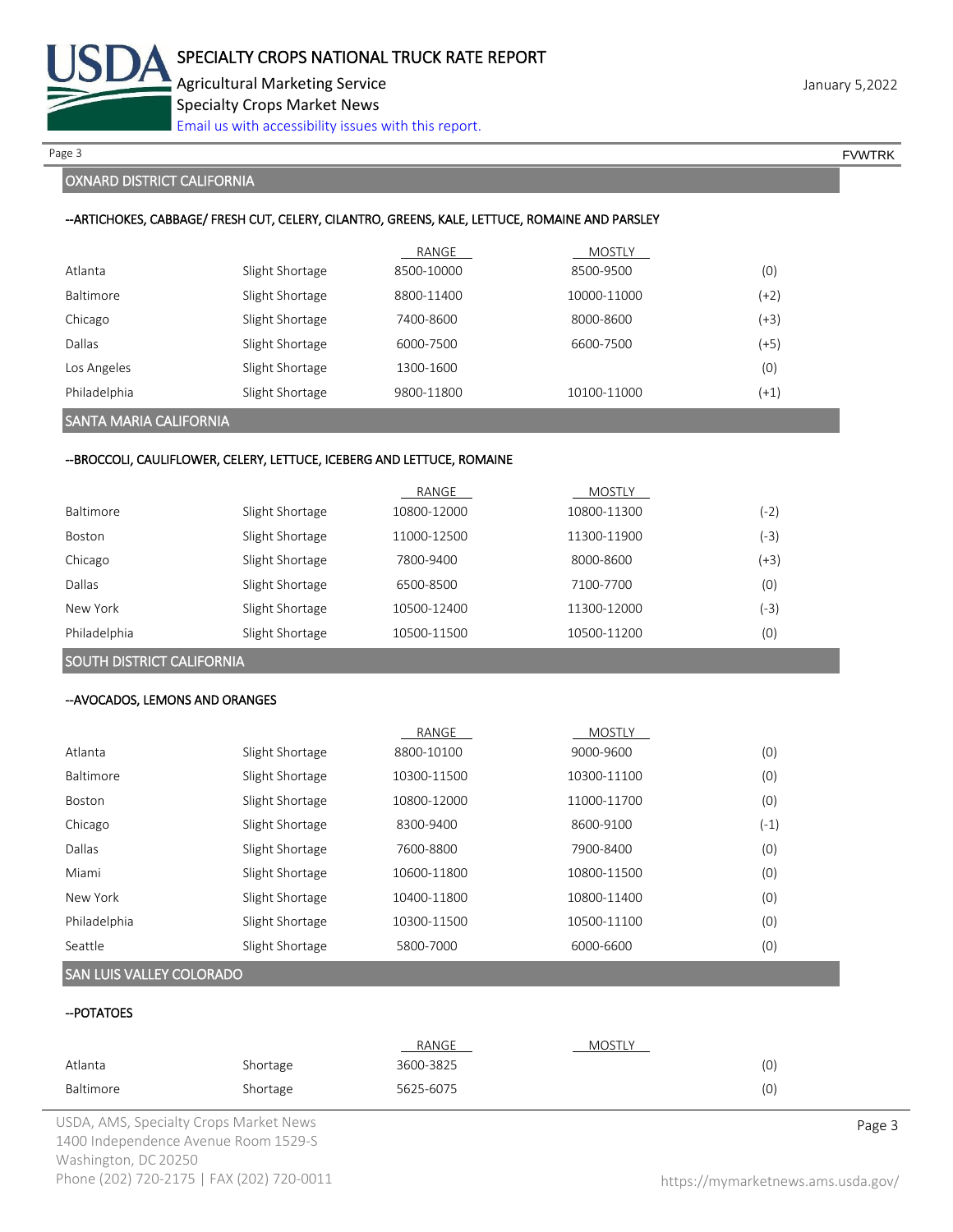

Agricultural Marketing Service **Agricultural Marketing Service** January 5,2022 Specialty Crops Market News

[Email us with accessibility issues with this report.](mailto:mars@ams.usda.gov?subject=508%20Inquiry/Report)

| Page 4       |          |           | <b>FVWTRK</b> |
|--------------|----------|-----------|---------------|
| Boston       | Shortage | 5850-5975 | (0)           |
| Dallas       | Shortage | 2250-2475 | (0)           |
| New York     | Shortage | 5850-6300 | (0)           |
| Philadelphia | Shortage | 5850-6300 | (0)           |

# CENTRAL AND SOUTH FLORIDA

#### --BEANS, CABBAGE, CORN, SWEET, CUCUMBERS, EGGPLANT, ENDIVE, ESCAROLE, OKRA, PEPPERS, BELL TYPE, PEPPERS, OTHER, RADISHES, SQUASH, YELLOW STRAIGHTNECK, SQUASH, ZUCCHINI, STRAWBERRIES, TOMATOES, CHERRY, TOMATOES, GRAPE TYPE AND TOMATOES, PLUM TYPE

|                                 |                 | RANGE     | <b>MOSTLY</b> |    |
|---------------------------------|-----------------|-----------|---------------|----|
| Atlanta                         | Slight Shortage | 1500-2000 |               | () |
| Baltimore                       | Slight Shortage | 3000-3100 |               | () |
| Boston                          | Slight Shortage | 4000-4500 |               | () |
| Chicago                         | Slight Shortage | 2400-2600 |               | () |
| New York                        | Slight Shortage | 3600-4200 |               | () |
| Philadelphia                    | Slight Shortage | 3000-3500 |               |    |
| HDAHO AND MALHEUR COUNTY OREGON |                 |           |               |    |

# --ONIONS, DRY

|              |                 | RANGE      | <b>MOSTLY</b> |         |
|--------------|-----------------|------------|---------------|---------|
| Atlanta      | Slight Shortage | 7225-8075  |               | $(+4)$  |
| Baltimore    | Slight Shortage | 8288-8925  |               | $(+4)$  |
| Boston       | Shortage        | 9138-10625 |               | $(+3)$  |
| Chicago      | Shortage        | 5313-6375  |               | $(+6)$  |
| Dallas       | Slight Shortage | 5313-6375  |               | $(+6)$  |
| Los Angeles  | Slight Shortage | 2550-3400  |               | $(+11)$ |
| Miami        | Shortage        | 8925-10625 |               | $(+3)$  |
| New York     | Slight Shortage | 8925-10200 |               | $(+3)$  |
| Philadelphia | Shortage        | 8288-9350  |               | $(+4)$  |
|              |                 |            |               |         |

#### UPPER VALLEY, TWIN FALLS-BURLEY DISTRICT IDAHO

#### --POTATOES

|              |          | RANGE     | <b>MOSTLY</b> |        |
|--------------|----------|-----------|---------------|--------|
| Atlanta      | Shortage | 6906-7756 |               | (+2)   |
| Chicago      | Shortage | 4569-5738 | 5000          | (+3)   |
| Dallas       | Shortage | 4569-5419 |               | (+3)   |
| Los Angeles  | Shortage | 2550-3719 |               | (+4)   |
| Miami        | Shortage | 9138-9669 |               | $(+2)$ |
| New York     | Shortage | 8819-9669 |               | (+2)   |
| Philadelphia | Shortage | 8606-9244 |               | $(+2)$ |

USDA, AMS, Specialty Crops Market News **Page 4** 1400 Independence Avenue Room 1529-S Washington, DC 20250 Phone (202) 720-2175 | FAX (202) 720-0011 <https://mymarketnews.ams.usda.gov/>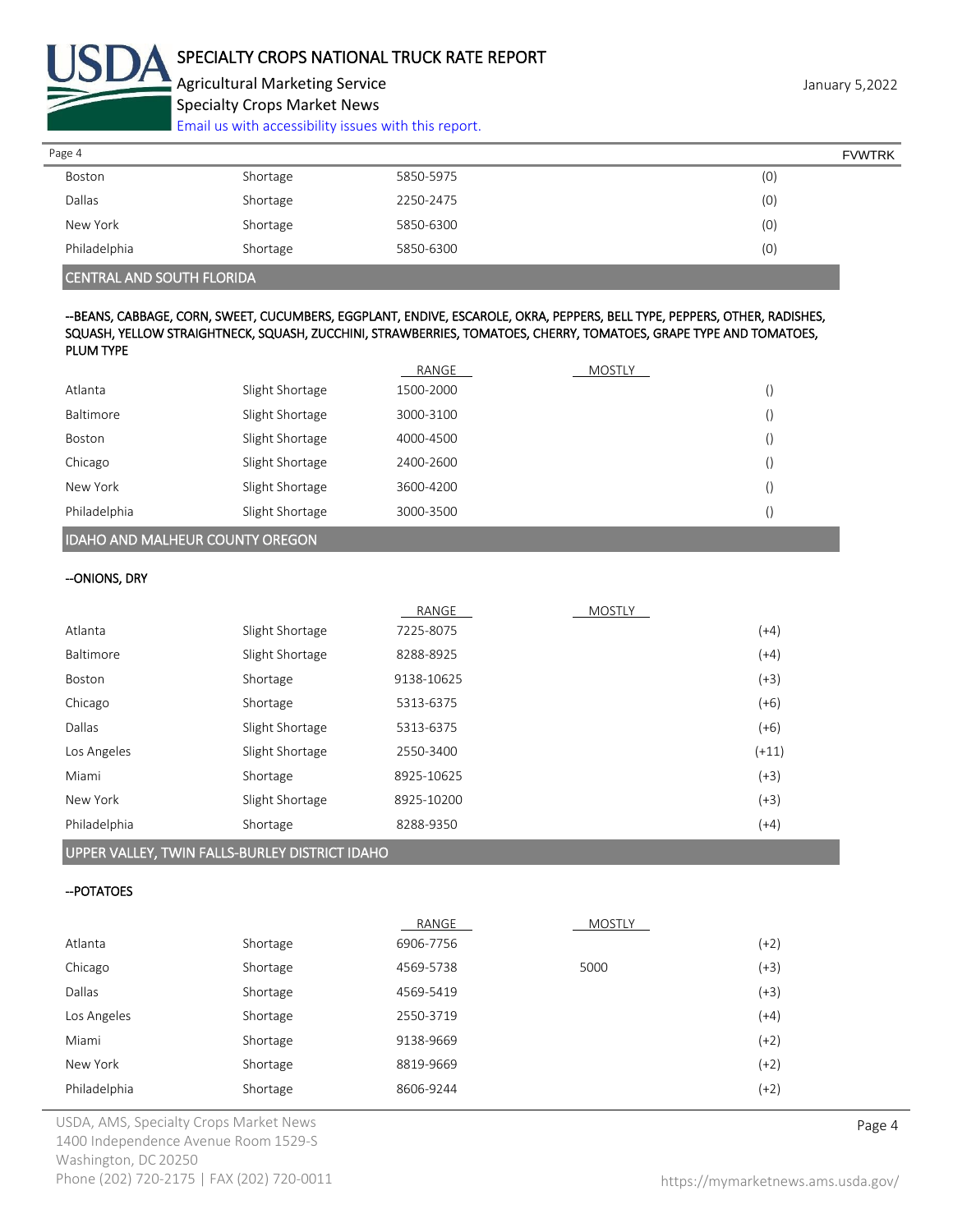

Agricultural Marketing Service **January 5,2022** Specialty Crops Market News

|                        | 300<br>Email us with accessibility issues with this report. |                    |                            |                  |               |
|------------------------|-------------------------------------------------------------|--------------------|----------------------------|------------------|---------------|
| Page 5                 |                                                             |                    |                            |                  | <b>FVWTRK</b> |
| <b>LOUISIANA</b>       |                                                             |                    |                            |                  |               |
| --SWEET POTATOES       |                                                             |                    |                            |                  |               |
|                        |                                                             |                    |                            |                  |               |
| Boston                 | Adequate                                                    | RANGE<br>5400-6000 | <b>MOSTLY</b><br>5600-6000 | (0)              |               |
| New York               | Adequate                                                    | 5200-5800          | 5200-5600                  | (0)              |               |
| <b>MICHIGAN</b>        |                                                             |                    |                            |                  |               |
|                        |                                                             |                    |                            |                  |               |
| -- APPLES AND POTATOES |                                                             |                    |                            |                  |               |
|                        |                                                             | RANGE              | <b>MOSTLY</b>              |                  |               |
| Atlanta                | Slight Shortage                                             | 3800-4200          |                            | $(+14)$          |               |
| Baltimore              | Slight Shortage                                             | 3300-3500          |                            | $(+6)$           |               |
| Chicago                | Slight Shortage                                             | 1200-1300          |                            | $(+14)$          |               |
| Dallas                 | Slight Shortage                                             | 3500-3700          |                            | $(+6)$           |               |
| New York               | Slight Shortage                                             | 4000-4200          |                            | $(+5)$           |               |
| Philadelphia           | Slight Shortage                                             | 3800-4100          |                            | $(+13)$          |               |
|                        | MINNESOTA-NORTH DAKOTA (RED RIVER VALLEY)                   |                    |                            |                  |               |
| -- POTATOES            |                                                             |                    |                            |                  |               |
|                        |                                                             | RANGE              | <b>MOSTLY</b>              |                  |               |
| Atlanta                | Slight Shortage                                             | 6020-6450          |                            | $\left( \right)$ |               |
| Boston                 | Shortage                                                    | 7095-8493          |                            | (0)              |               |
| Chicago                | Slight Shortage                                             | 3010-3440          |                            | (0)              |               |
| Dallas                 | Slight Shortage                                             | 4300-6020          |                            | (0)              |               |
| Miami                  | Slight Shortage                                             | 7310-9030          |                            | $(+3)$           |               |
| Philadelphia           | Slight Shortage                                             | 5160-6020          |                            | $\left( \right)$ |               |
| <b>MISSISSIPPI</b>     |                                                             |                    |                            |                  |               |
| -- SWEET POTATOES      |                                                             |                    |                            |                  |               |
|                        |                                                             | RANGE              | <b>MOSTLY</b>              |                  |               |
| Chicago                | Adequate                                                    | 1800-2600          | 2000-2600                  | (0)              |               |
| <b>NEW YORK</b>        |                                                             |                    |                            |                  |               |
| --APPLES               |                                                             |                    |                            |                  |               |
|                        |                                                             | RANGE              | <b>MOSTLY</b>              |                  |               |
| Atlanta                | Slight Shortage                                             | 5000-6000          |                            | $(+47)$          |               |
| Baltimore              | Slight Shortage                                             | 4000-5000          |                            | $(+137)$         |               |
| Boston                 | Slight Shortage                                             | 4000-4500          | 4500-4500                  | $(+70)$          |               |
| Miami                  | Slight Shortage                                             | 6000-7000          |                            | $(+13)$          |               |
|                        | USDA, AMS, Specialty Crops Market News                      |                    |                            |                  | Page 5        |

1400 Independence Avenue Room 1529-S Washington, DC 20250 Phone (202) 720-2175 | FAX (202) 720-0011 <https://mymarketnews.ams.usda.gov/>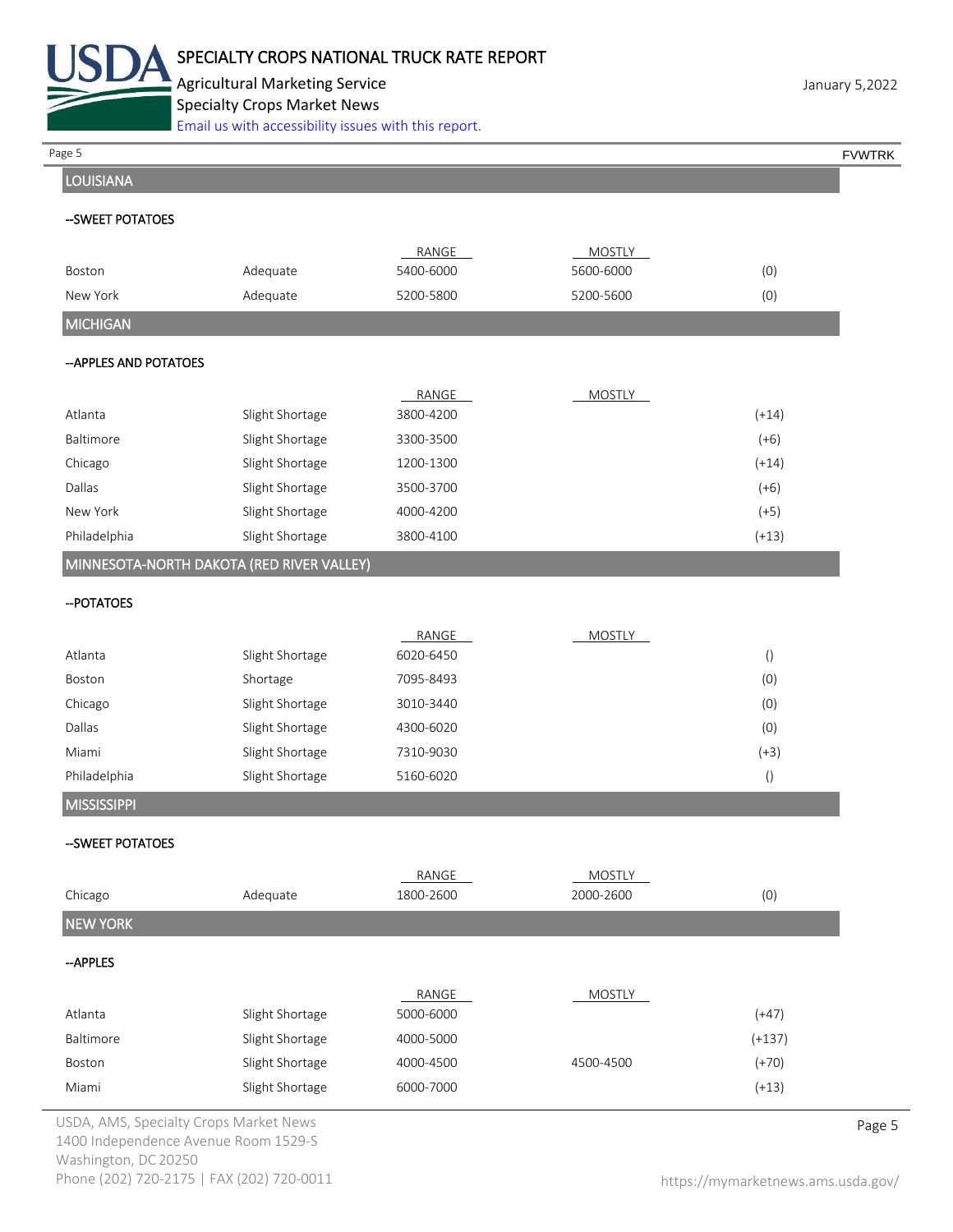

# SPECIALTY CROPS NATIONAL TRUCK RATE REPORT

Agricultural Marketing Service **Marketing Service** January 5,2022 Specialty Crops Market News

[Email us with accessibility issues with this report.](mailto:mars@ams.usda.gov?subject=508%20Inquiry/Report)

| Page 6                        |                                                                                                                                                                                                                                      |           |           |          | <b>FVWTRK</b> |
|-------------------------------|--------------------------------------------------------------------------------------------------------------------------------------------------------------------------------------------------------------------------------------|-----------|-----------|----------|---------------|
| New York                      | Slight Shortage                                                                                                                                                                                                                      | 1800-4000 | 3000-4000 | $(+43)$  |               |
| Philadelphia                  | Slight Shortage                                                                                                                                                                                                                      | 4000-5000 |           | $(+100)$ |               |
| <b>EASTERN NORTH CAROLINA</b> |                                                                                                                                                                                                                                      |           |           |          |               |
| --SWEET POTATOES              |                                                                                                                                                                                                                                      |           |           |          |               |
|                               |                                                                                                                                                                                                                                      | RANGE     | MOSTLY    |          |               |
| Atlanta                       | Shortage                                                                                                                                                                                                                             | 2500-2500 |           | (0)      |               |
| Baltimore                     | Shortage                                                                                                                                                                                                                             | 1800-2000 |           | (0)      |               |
| Boston                        | Shortage                                                                                                                                                                                                                             | 4000-4000 |           | (0)      |               |
| Chicago                       | Shortage                                                                                                                                                                                                                             | 3500-3500 |           | (0)      |               |
| Miami                         | Shortage                                                                                                                                                                                                                             | 3000-3000 |           | (0)      |               |
| New York                      | Shortage                                                                                                                                                                                                                             | 2500-3000 |           | (0)      |               |
| Philadelphia                  | Shortage                                                                                                                                                                                                                             | 2200-2400 |           | (0)      |               |
|                               | <u>. A mar a component model and some service and a component component and the component of the component of the component of the component of the component of the component of the component of the component of the componen</u> |           |           |          |               |

MEXICO CROSSINGS THROUGH SOUTH TEXAS

#### --BROCCOLI, CARROTS, CHAYOTE, CILANTRO, CUCUMBERS, GRAPEFRUIT, LIMES, MANGOES, ORANGES, PAPAYA, PEPPERS, ANAHEIM, PEPPERS, BELL TYPE, PEPPERS, HABANERO, PEPPERS, JALAPENO, PEPPERS, POBLANO, PEPPERS, SERRANO, PINEAPPLES, TOMATILLOS, TOMATOES, TOMATOES, GRAPE TYPE, TOMATOES, PLUM TYPE AND WATERMELONS

|                  |          | RANGE     | <b>MOSTLY</b> |        |
|------------------|----------|-----------|---------------|--------|
| Atlanta          | Shortage | 4600-5600 | 5200-5400     | $(-6)$ |
| <b>Baltimore</b> | Shortage | 7400-8000 | 7500-7600     | $(-1)$ |
| Boston           | Shortage | 8000-8500 | 8200-8400     | (-3)   |
| Chicago          | Shortage | 4800-7000 | 5200-5400     | (-2)   |
| Dallas           | Shortage | 1900-2500 | 2000-2100     | $(-7)$ |
| Los Angeles      | Shortage | 3800-5000 | 4300-4500     | (0)    |
| Miami            | Shortage | 6000-6600 | 6200-6400     | (-3)   |
| New York         | Shortage | 7800-8400 | 8100-8300     | $(+1)$ |
| Philadelphia     | Shortage | 7500-8000 | 7500-7700     | $(-2)$ |
| Seattle          | Shortage | 7800-8500 | 8000-8200     | (-2)   |
|                  |          |           |               |        |

# COLUMBIA BASIN WASHINGTON

## --ONIONS, DRY AND POTATOES

|                                                 |          | RANGE       | <b>MOSTLY</b> |        |
|-------------------------------------------------|----------|-------------|---------------|--------|
| Atlanta                                         | Shortage | 8738-10200  |               | $(+2)$ |
| Dallas                                          | Shortage | 8100-8500   |               | $(+2)$ |
| Los Angeles                                     | Shortage | 3400-4250   |               | $(+3)$ |
| Miami                                           | Shortage | 10700-11475 |               | $(+2)$ |
| New York                                        | Shortage | 10400-11900 |               | $(+2)$ |
| YAKIMA VALLEY AND WENATCHEE DISTRICT WASHINGTON |          |             |               |        |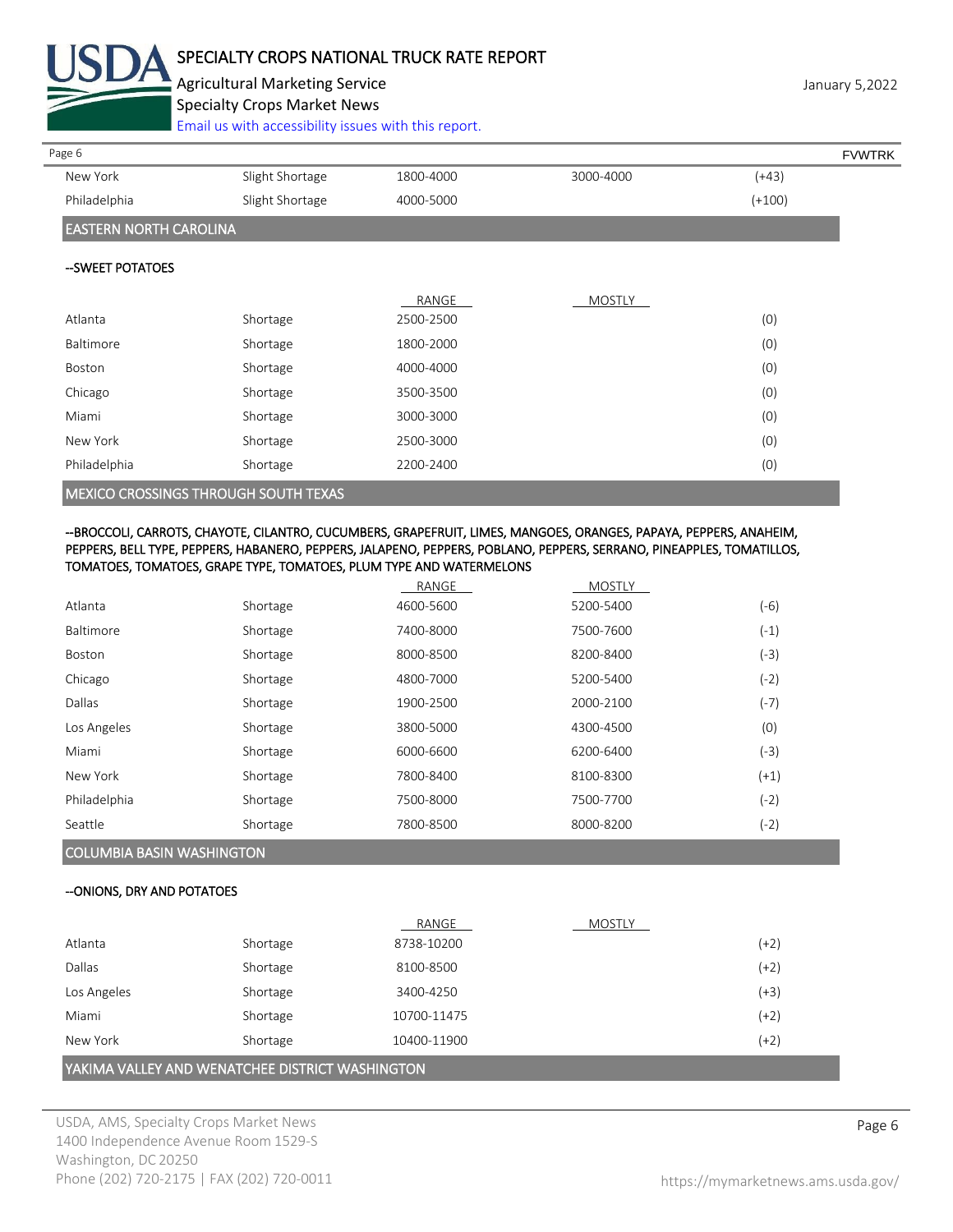

Page 7 FOUNTRK And the set of the set of the set of the set of the set of the set of the set of the set of the set of the set of the set of the set of the set of the set of the set of the set of the set of the set of the s

 Snow hampering roadways week o Snow hampering roadways week o Snow hampering roadways week o Snow hampering roadways week o Snow hampering roadways week o Snow hampering roadways week o Snow hampering roadways week o Snow hampering roadways week o Snow hampering roadways week o Snow hampering roadways week o

#### --APPLES AND PEARS

|                  |          | RANGE       | <b>MOSTLY</b> |        |
|------------------|----------|-------------|---------------|--------|
| Atlanta          | Shortage | 9800-11800  | 10200-11500   | (0)    |
| <b>Baltimore</b> | Shortage | 10800-12500 | 11300-12300   | $(+4)$ |
| Boston           | Shortage | 12000-14000 | 12000-13800   | $(+5)$ |
| Chicago          | Shortage | 8000-9600   | 8300-9300     | (0)    |
| Dallas           | Shortage | 8500-10000  | 8800-9500     | $(+1)$ |
| Los Angeles      | Shortage | 3500-4600   | 4000-4500     | (0)    |
| Miami            | Shortage | 11500-14000 | 12000-13000   | (0)    |
| New York         | Shortage | 11500-13500 | 12000-13000   | $(+5)$ |
| Philadelphia     | Shortage | 11000-13000 | 11500-12500   | $(+3)$ |
| Seattle          | Shortage | 900-1000    | 950-1000      | (0)    |

# CENTRAL WISCONSIN

# --ONIONS, DRY AND POTATOES

|              |                 | RANGE     | <b>MOSTLY</b> |         |
|--------------|-----------------|-----------|---------------|---------|
| Atlanta      | Slight Shortage | 4250-5400 | 4675-4800     | $(-7)$  |
| Baltimore    | Slight Shortage | 4250-4675 | 4500-4675     | (-14)   |
| Boston       | Slight Shortage | 4675-5200 |               | $(-14)$ |
| Chicago      | Slight Shortage | 1275-1700 | 1275-1300     | $(-13)$ |
| Miami        | Slight Shortage | 6500-6800 |               | $(+11)$ |
| New York     | Slight Shortage | 4675-5100 | 5000-5100     | (-12)   |
| Philadelphia | Slight Shortage | 4250-4675 | 4500-4675     | (-14)   |